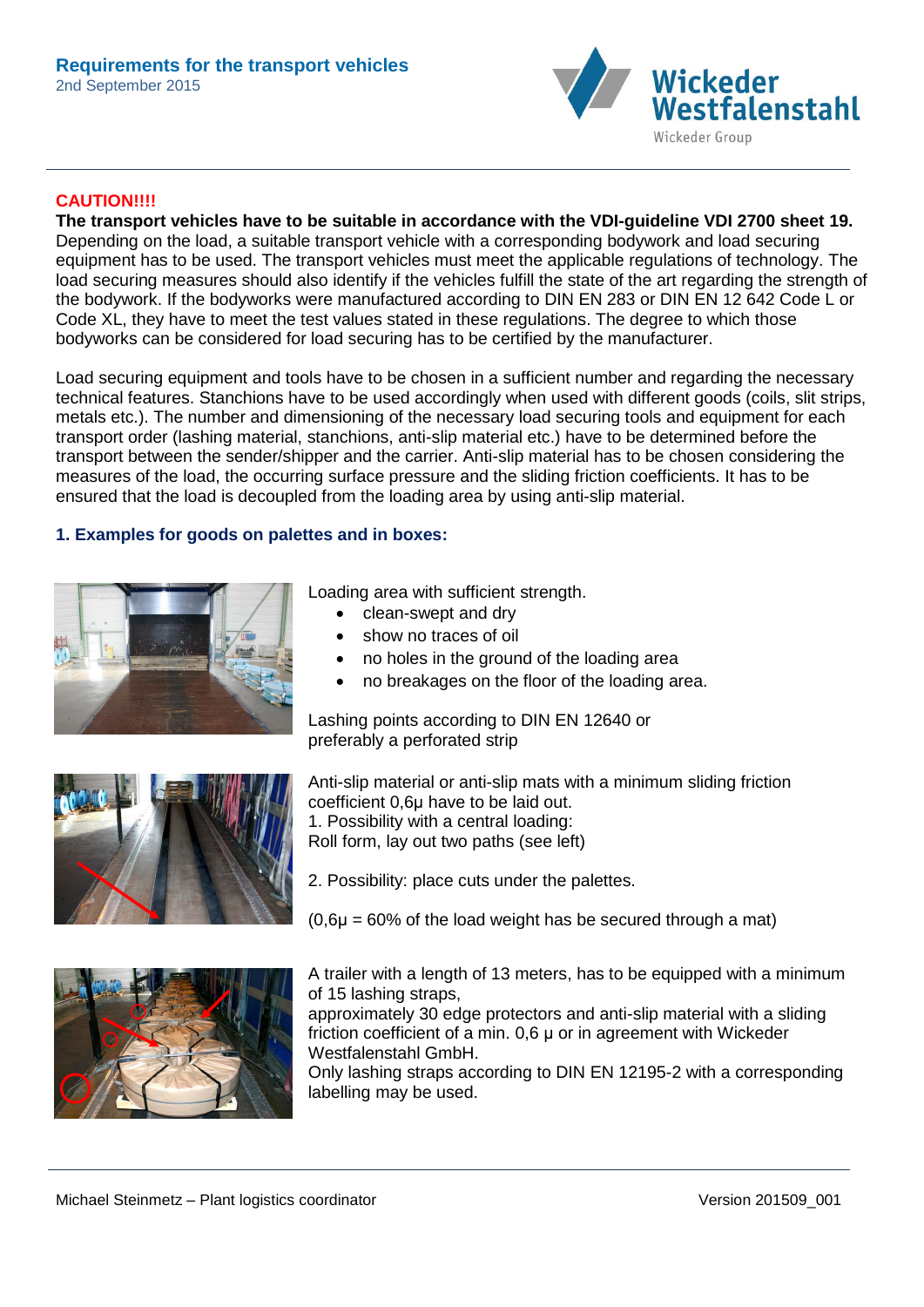

## **2. Examples for coils, slit strips and spools in coil through:**



Loading area with adequate strength.• clean-swept and dry

- show no traces of oil
- no holes in the ground of the loading area
- no breakages on the floor of the loading area.

Lashing points according to DIN EN 12640 with a minimum permitted tractive force of 5000daN.



Stanchions must be capable of accepting the maximum load (which is frequently used for load securing and specified by the vehicle and/or bodyworks manufacturer) and of transferring it into the vehicle structure. The distance of the stanchions which are arranged in pairs on the vehicle's longitudinal axis should not exceed 400mm in order to guarantee the securing of the load.



A trailer with a length of 13 meters has to be equipped with a minimum of 4-5 chains, 4 lashing straps, 8 edge protectors and anti-slip material with a sliding friction coefficient of a min. 0, 6 μ or in agreement with Wickeder Westfalenstahl GmbH. Short link chains are used as a clamping device and have to at least correspond to grade 8 of DIN EN 818-2. Turnbuckles with ratchets or a centered locking bolt are mainly used as a clamping element. Connecting elements must conform to DIN EN 1677-1, -2 or -4, depending on the design. Every lashing chain has to be equipped with a metal identification tag. Round steel chains can be tightened over sharp edges, if they are loaded with a maximum of 80% of their LC.

**Transport vehicles that have little or no safety equipment will not be loaded!!! Adequate lashing material is to be provided by the carrier or the forwarding agent in a sufficient way.** 

**Transport vehicles that already carry a load that is inadequately or not secured will not be loaded!!!**

**The carrier or the forwarding agent is responsible for the compliance with driving and rest times!!!** 

**If the transport order is subcontracted to another company, it is the responsibility of the carrier or their forwarding agent to inform them about the requirements.**